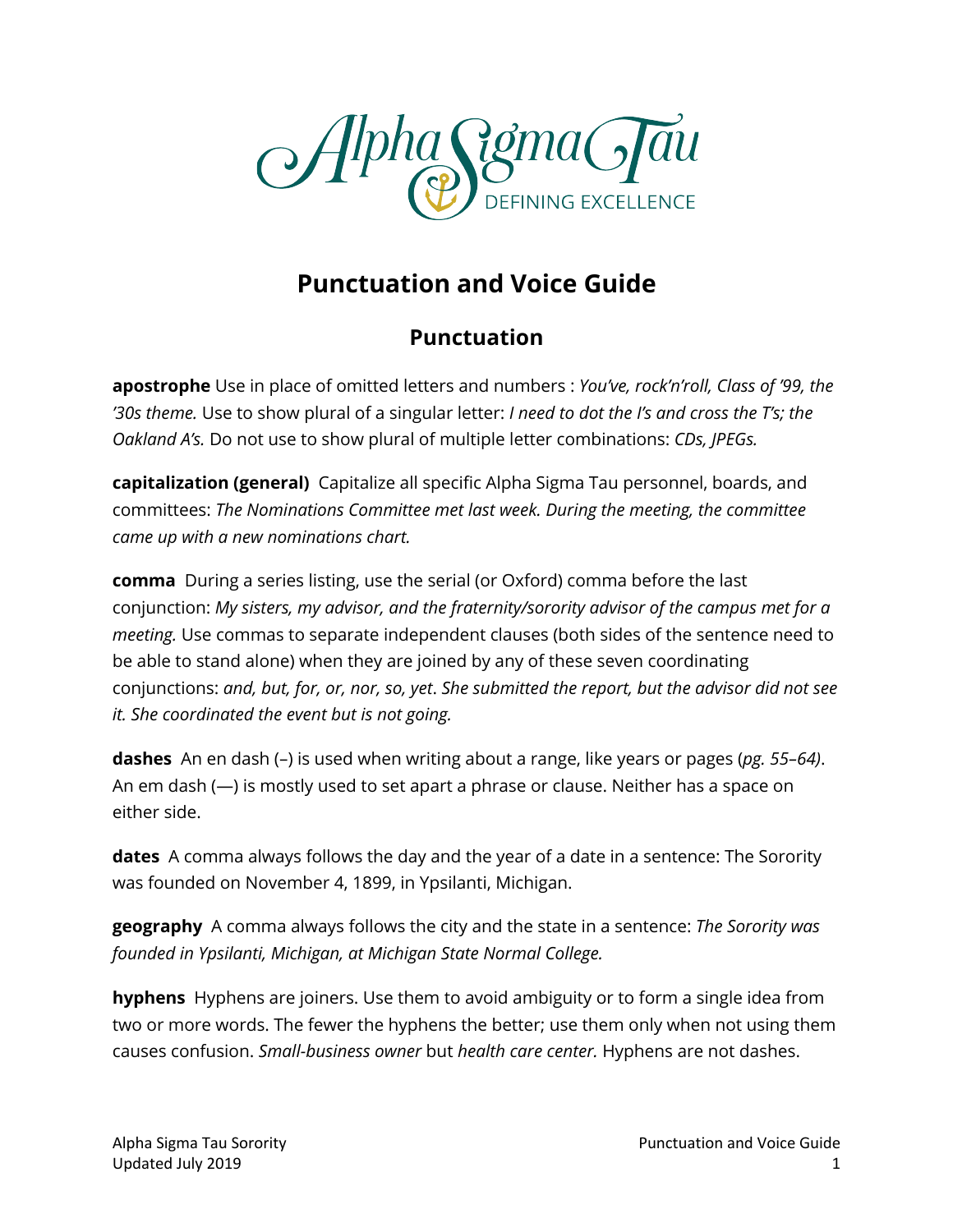## **Punctuation (cont.)**

**compound modifiers** When a compound modifier—two or more words that express a single concept—precedes a noun, use hyphens to link all the words in the compound expect the adverb *very* and all adverbs that end in *-ly: a second-period goal, a greyish-blue skirt, a know-it-all-attitude, a very fun event, an easily remembered number.*

**semicolon(;)** In general, use a semicolon to indicate a greater separation of thought and information than a comma can convey, but less than the separation than a period implies. Both sentences on either side of the semicolon need to be able to stand alone. *The latest issue of* The Anchor *is being printed; it should arrive in mailboxes later this week.*

*to compare a series* Use semicolons to separate elements of a series when the items in the series are long or when individual segments contain material that also must be set off by commas: *The meeting consisted of Effie Lyman, Alpha Sigma Tau Chief Executive Officer; Carrie Staehle, Alpha Sigma Tau National President; Ada A. Norton, Alpha Sigma Tau Vice President of the National Foundation; and Abigail Pearce, Alpha Sigma Tau National Vice President.* 

**spacing** In sentences, use a single space after a period at the end of a sentence, after a semicolon, and after a colon.